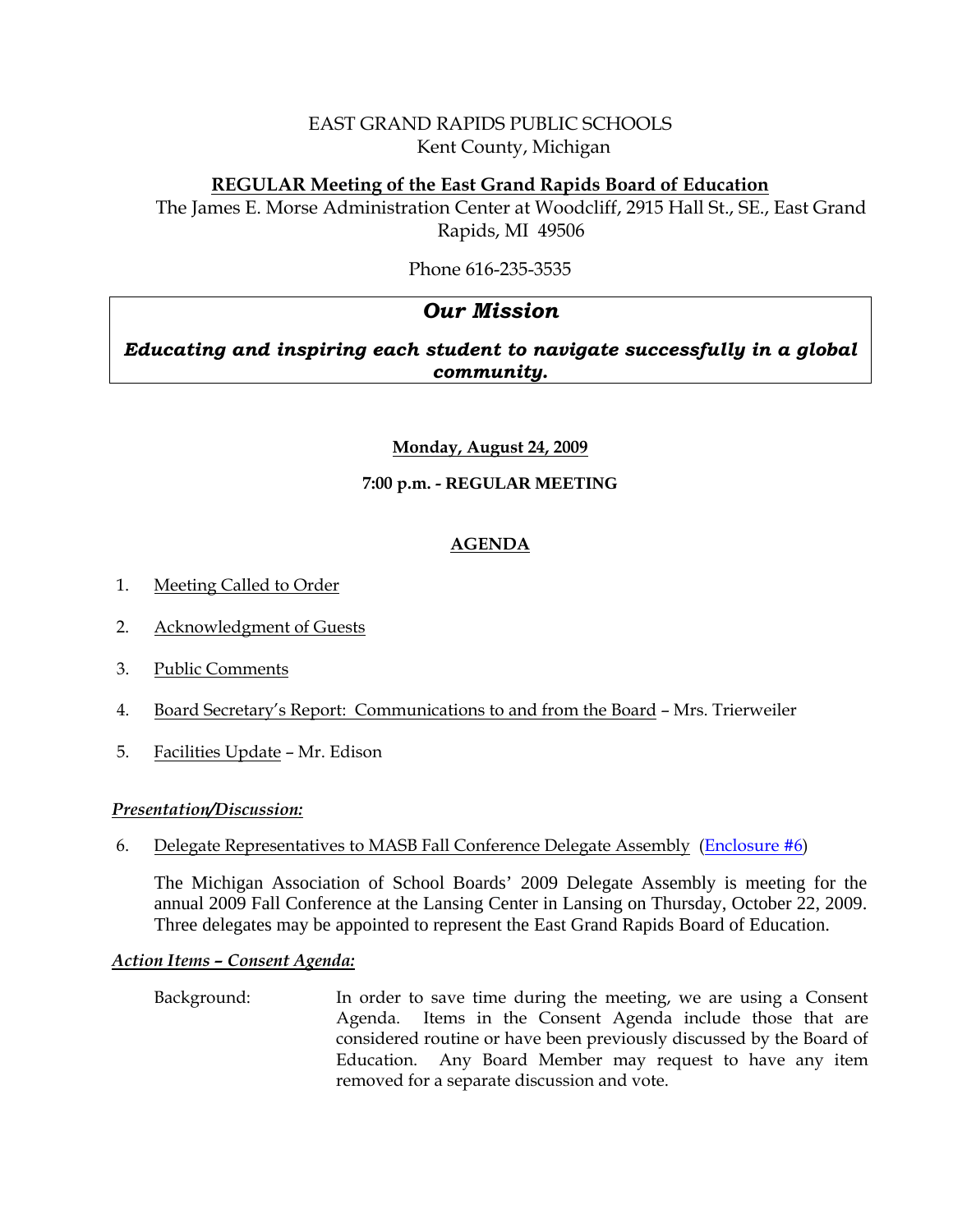Recommendation: Motion to approve items in the Consent Agenda Numbers  $\frac{7}{ }$ through 11

- 7. Approval of Minutes of Organizational MEETING of 7/01/09 [\(Enclosure #7](http://www.egrps.org/district/boardofed/Enclosures/082409/Enc7.pdf))
- 8. Approval of Minutes of SPECIAL MEETING of 7/28/09 ([Enclosure #8\)](http://www.egrps.org/district/boardofed/Enclosures/082409/Enc8.pdf)
- 9. Approval of Payment of Bills for June and July, 2008 ([Enclosure #9\)](http://www.egrps.org/district/boardofed/Enclosures/082409/Enc9.pdf)
- 10. Approval of Overnight Student Activities [\(Enclosure #10\)](http://www.egrps.org/district/boardofed/Enclosures/082409/Enc10.pdf)
	- Background: In accordance with Board of Education Policy #7490, the district has various trips and overnight athletic and student activities as outlined in Enclosure #10 for approval by the Board.
- 11. Approval of a Foreign Exchange Student from South Korea [\(Enclosure #11\)](http://www.egrps.org/district/boardofed/Enclosures/082409/Enc11.pdf)
	- Background: The High School Administration recommends that foreign exchange student, Kihoon Song, from South Korea, be approved for enrollment at East Grand Rapids High School during the 2009-10 school year.

#### *Other Action Items:*

12. Approval of a School Bond Loan Resolution ([Enclosure #12](http://www.egrps.org/district/boardofed/Enclosures/082409/Enc12.pdf))

| Background: | The district borrows annually from the School Bond Loan Program to |
|-------------|--------------------------------------------------------------------|
|             | assist in making our debt retirement payments. The application for |
|             | the 2009-2010 borrowing needs to be approved by the full Board.    |

Recommendation: Motion to approve the attached resolution authorizing the district to borrow funds from the Michigan School Bond Loan Program as presented.

#### *Administrative Reports:*

- 13. Superintendent
	- A. Opening of School
	- B. New Staff ([Enclosure #13B\)](http://www.egrps.org/district/boardofed/Enclosures/082409/Enc13B.pdf)
- 14. Assistant Supt. of Business

State Budget Update

#### 15. Assistant Supt. of Instruction

- A. Diversity Rally Update
- B. New Staff Orientation